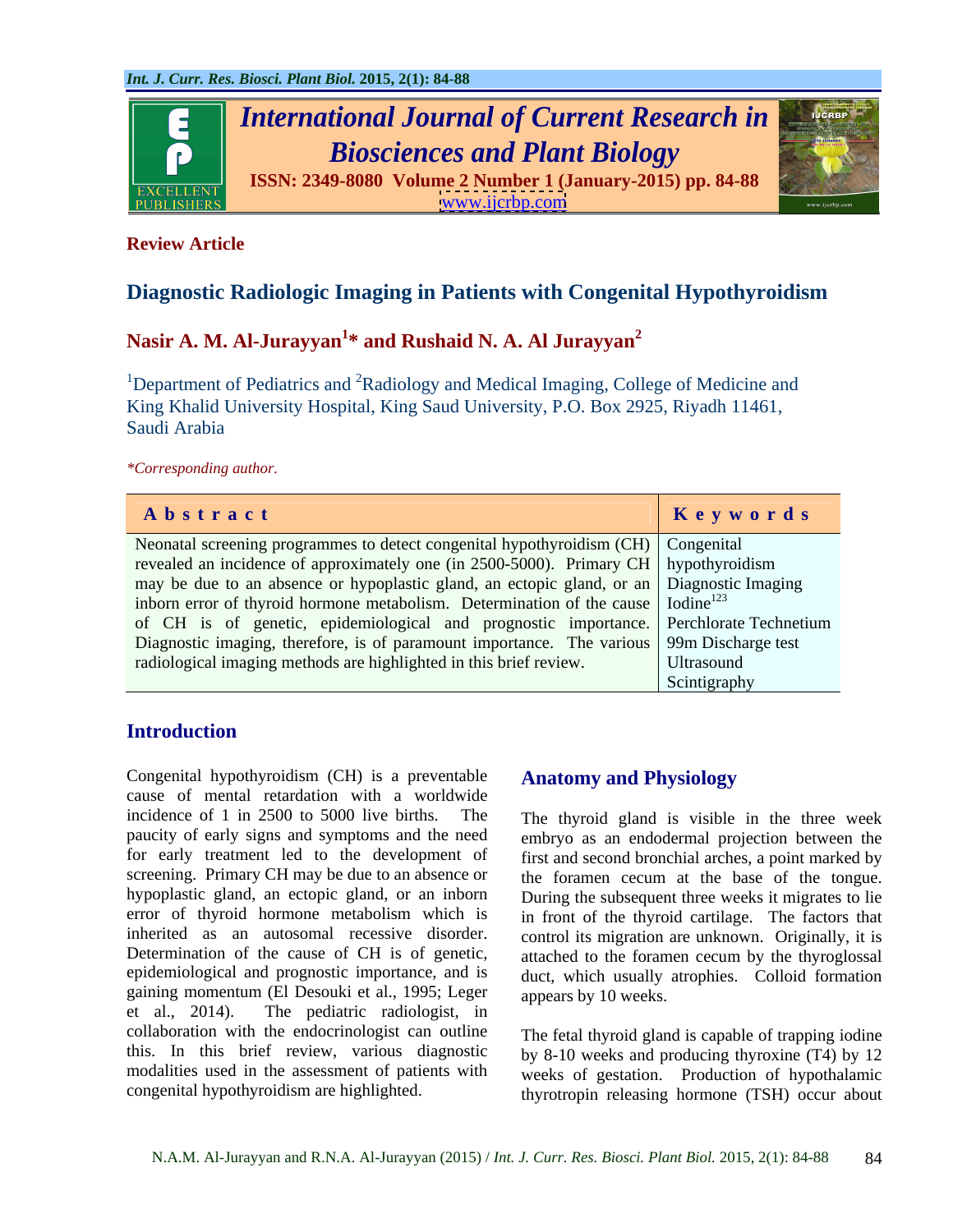#### *Int. J. Curr. Res. Biosci. Plant Biol.* **2015, 2(1): 84-88**

normal development. Recent studies show that approximately one-third of maternal T4 crosses the would be damaged. Screening for congenital TSH which peaks at 30 min in the range of 70-100 mU/L, resulting in increased serum T4 and T3 levels which gradually fall down over the first four weeks of life. In the premature infant, however, serum T4 levels are lower, but rise to meet full term infant levels by approximately six weeks.

Essentially, all the steps involved in thyroid hormone synthesis including iodine trapping, oxidation organification, coupling and secretion (Fig. 1) are under control of TSH. The majority of T4 and T3 are carried in the circulation by binding proteins, hence, TBG deficiency or excess will concentration. Measurements of free normones 2012).<br>levels, therefore, are more accurate.

# **hormone synthesis, secretion and utilization**



the same time but integration and function of the Absent or mal-descent of the thyroid gland or an hypothalamic-pituitary-thyroid axis with negative inborn error of thyroid hormone synthesis leads to feedback does not occur until the second half of congenital hypothyroidism, because the vast pregnancy. Prior to mid-gestation, the fetus appears majority of infants do not display any manifestation to be dependent on maternal thyroid hormone for of hypothyroidism during birth. In the absence of placneta to the fetus. After birth, there is a surge of hypothyroidism was initiated in Quebec, Canada in prompt replacement therapy, the developing brain would be damaged. Screening for congenital 1972. Since then, this practice has spread to most of the industrialized world. Racial differences in the incidence of CH were noted (La Franchi, 1993).

#### **Diagnostic imaging studies**

affect measurements of total hormones al., 1988; Takashima et al., 1995; Delaney et al., concentration. Measurements of free hormones  $\frac{a}{2012}$ The pediatric radiologist and a nuclear medicine consultant play an important role in determining the aetiology of CH. An ultrasound (Fig. 2) can be performed, even after starting therapy, which is not feasible for isotope scanning. Although, it had a high specificity, yet it is not reliable in detecting ectopic tissue, and an operator dependent (Cone et 2012).

**Fig. 1: Diagrammatic representation of thyroid** Thyroid scan using Tc-99, pertechnetate (Figs. 3, 4, 5 and 6) OR Iodine-123 with or without Perchlorate (La Franchi, 1993). Bisenarge Test  $(121)$  (Went of al., 1980; Senoen et al., 1981) Thyroid scan using Tc-99, pertechnetate (Figs. 3, 4, 5 and 6) OR Iodine-123 with or without Perchlorate Discharge Test (PDT) (Wells et al., 1986; Schoen et 1982; Arnold et al., 1976; Gulenchyn et al., 1981; Treves et al., 1985), when indicated, may be undertaken prior to the onset of therapy to determine the underlying etiology. For thyroid scanning, Tc-99m is preferred to Iodine-123 because it is available around the clock, much less expensive, employs shorter scanning time, yields less radiation dose, and better defines the thyroid in relation to the surrounding tissue.

> The usual dose of Tc-99m pertechnetate in children is 13.5 kBq (500 uCi) administered intravenously and imaging is performed 15 to 20 min after that using a gamma camera equipped with a low energy general purpose collimator. An initial zoomed image and another unzoomed image, to show the salivary glands and the stomach, are obtained. Radioactivity in the syringe before and after injecting is measured to give the corrected administered dose to measure thyroid uptake. The normal Tc-99m-uptake in children is in the range between 0.5% and 4.0%.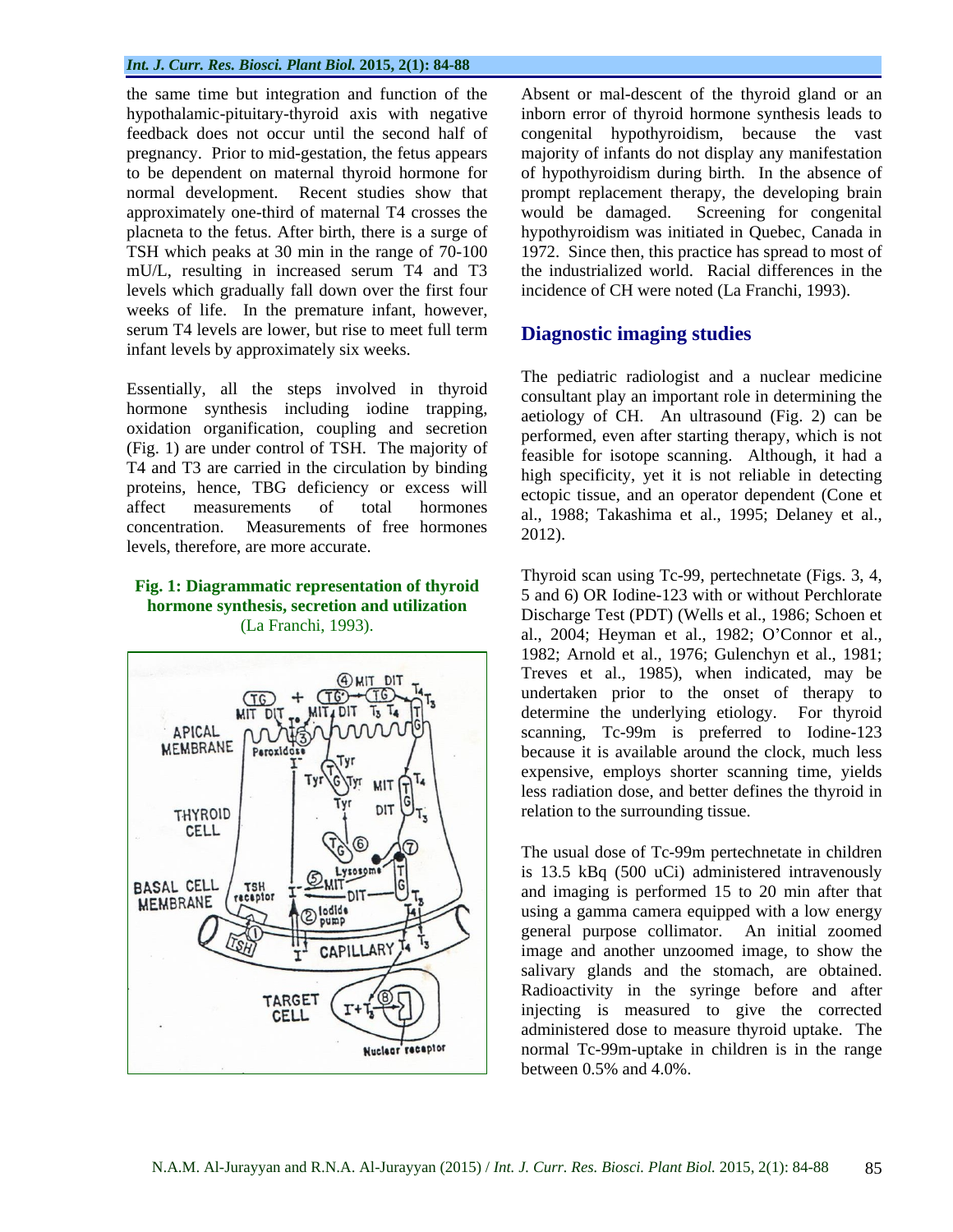**Fig. 2: An ultrasound of a normal thyroid gland (A) and a patient with congenital hypothyroidism due to thyroid aplasia (B).**





Iodine-123 thyroid scan is performed by giving 1.35 kBq (50uCi) orally, imaging the thyroid and measuring the uptake at 6 and 24 h.

The PDT is performed using 1.35 kBq (50 uCi) of

**Fig. 3: Tc-99-m pertechnetate thyroid scan of a**  suspected, PDT test is performed for confirmation. **patient with congenital hypothyroidism.** A discharge rate of more than 50% indicates a Note: the eutopic enlarged gland in a patient with virtually complete organification defect while a dyshormono genesis discharge rate between 20% and 50% indicates a partial defect.

> **Fig. 4: Tc-99-m pertechnetate thyroid scan of a patient with congenital hypothyroidism.** Note: the absence of thyroid tissue "thyroid aplasia".



Iodine-123 instilled directly in the mouth followed If an ectopic thyroid gland is identified, a permanent by water or milk to wash the mouth. Thyroid form of hypothyroidism exists. If the thyroid scan uptake is measured using a scintillation probe and is compatible with aplasia (i.e. no uptake) as well as scaler at 1 and 2 h before administering a 400 mg infants whose mothers had an autoimmune disorder dose of potassium perchlorate to measure the rate of resulting in the production of thyrotropin receptor iodine-washout every 15 min for 1 h and every 30 blocking antibodies. In this setting, if an ultrasound min for another 1 h. When organification defect is examination of the thyroid confirms aplasia, again a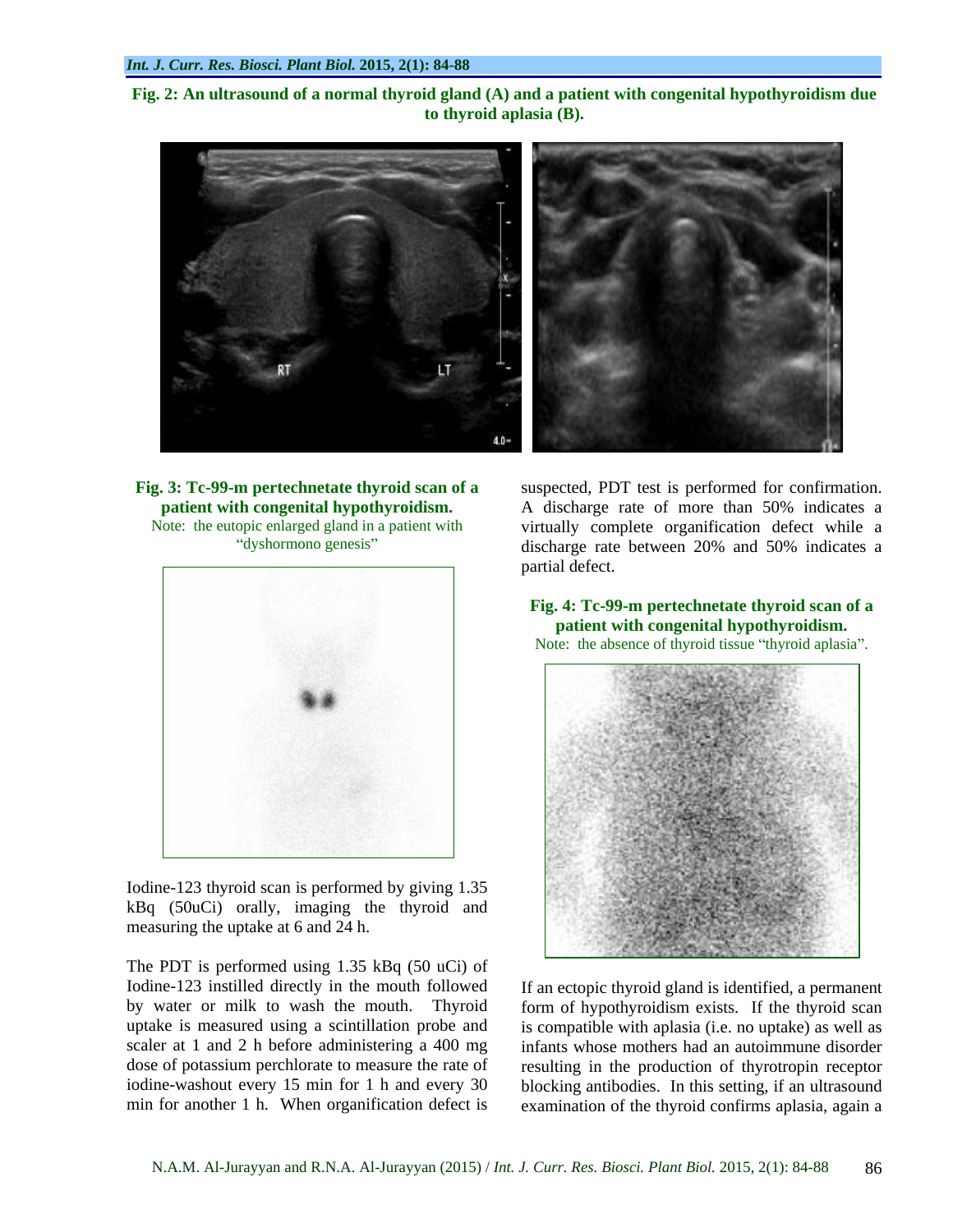#### *Int. J. Curr. Res. Biosci. Plant Biol.* **2015, 2(1): 84-88**

permanent form of hypothyroidism has been established. However, if an ultrasound examination shows a normal thyroid gland, further diagnostic studies must be undertaken. If permanent hypothyroidism has not been diagnosed prior to the onset of therapy, it is recommended that treatment discontinued sometime after the age of 3 years for 30 days to determine permanency of the

#### **Fig. 5: Tc-99-m pertechnetate thyroid scan of a patient with congenital hypothyroidism:**

Note: the lingual gland in a patient with "ectopic thyroid



**patient with dyshormonogenesis**



modality was suggested, as it had a high specificity, however, it is operator dependent and was not reliable in detecting ectopic thyroid. Quantitative Low dose radioisotope scanning and 99mTc pertechnetale and PDT can add useful aetiological, genetic and prognostic information in

the clinical evaluation of infant suspected of having CH as a result of neonatal screening.

### **Acknowledgement**

hypothyroidism. Jurayyan for his technical support. The authors would like to thank Ms. Loida M. Sese for her secretarial assistance, and extend their thanks and appreciations to Mr. Moaath N. A. Al-

### **References**

- gland". Arnold, J.E., Pinsky, S., 1976. Corporation of <sup>99m</sup>Tc and  $I^{123}$  for thyroid imaging. J. Nucl. Med. 17, 261-266.
	- Cone, L., Oates, E., Vazques, R., 1998. Congenital hypothyroidism, diagnostics scintigraphic evaluation and an organification defect. Clin. Nucl. Med. 13, 419-420.
	- Delaney, S.N., Siddiqui, A.R., Jennings, S.G., Eugster, E.A., Karmazyn, B., 2012. Ultrasound for primary imaging of congenital hypothyroidism. Am. J. Roentgenol. 199(3), 360-366.
	- El Desouki, M., Al Jurayyan, N., Al Nuaim, A., Al Herbish, A., Abo Baker, A., Al Mazrou, Y., Al Swailem, A., 1995. Thyroid scintigraphy and perchlorate discharge test in the diagnosis of congenital hypothyroidism. Eur. J. Nucl. Med. 22, 1005-1008.
- **Fig. 6: Perchlorate discharge test (PDT):**  J.M., 1981. Iodine-123 for pediatric thyroid **positive test with 2 h discharge of 65% from**  studies: an evaluation of its role. J. Radiol. Gulenchyn, K.Y., Brown, R.G., Green, M.D., Ash, Ann. Chem. 65(26), 251-257.
	- Heyman, S., Crigler, J.P. Jr., Treves, S., 1982. Congenital hypothyroidism  $I^{123}$  thyroid uptake and scintigraphy. J. Pediatr. 101, 571-574.
	- La Franchi, S., 1993. Thyroid, Embryology and Physiology. In: A Current Review of Paediatric Endocrinology (Ed.: La Franchi, S.). W.B. Saunders, Philadelphia, USA. p. 173.
- In conclusion, ultrasound as the primary imaging<br>In concening, diagnosis and management of<br>concenital bypothyroidism I Clin Endocrinol Leger, J., Olivieri, A., Donaldson, M., Torresani, T., Krude, H., Van vliet, G., Polak, M., Butler, G., 2014. European Society for Paediatric Endocrinology Consensus Guidelines on screening, diagnosis and management of congenital hypothyroidism. J. Clin. Endocrinol. Metab. 99, 363-384.
	- O'Connor, M.K., Freyne, P.J., Cullen, M.J., 1982. Low dose radioisotope scanning and quantitative analysis in the diagnosis of